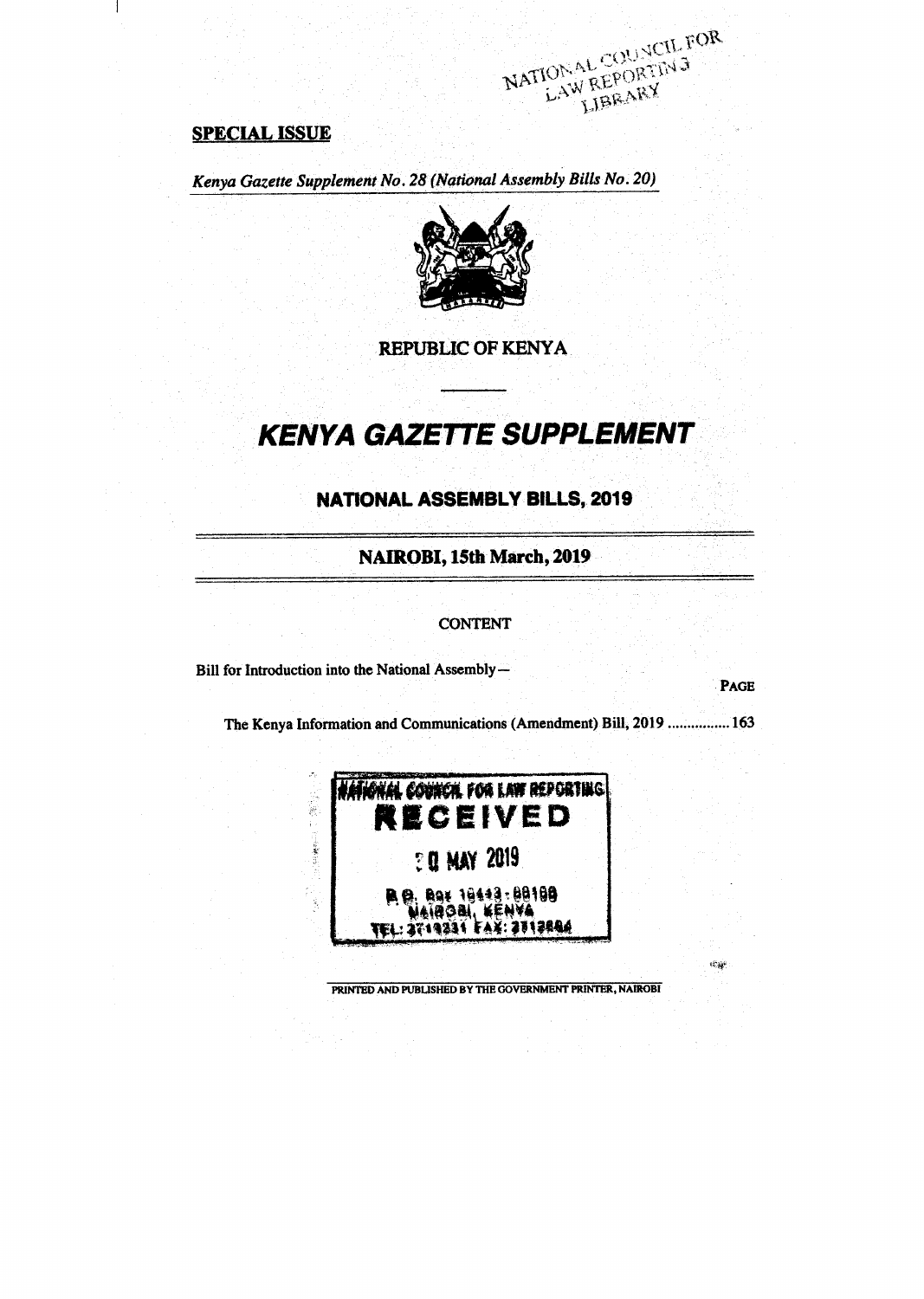# **THE KENYA INFORMATION AND COMMUNICATIONS (AMENDMENT) BILL, 2019**

#### **A Bill for**

## **AN ACT of Parliament to amend the Kenya Information and Communications Act, and for connected purposes**

#### **ENACTED by the Parliament of Kenya, as follows-**

**1. This Act may be cited as the Kenya Information Short title. and Communications (Amendment) Act, 2019.** 

2. The Kenya Information and Communications Act, (in this Act referred to as the "principal Act"), is amended by inserting the following new section immediately after section 25-**411A,** 

> **Licensee may operate other businesses.**

25A. (1) In addition to operating a telecommunication system or providing a telecommunication service as may be specified in the licence granted under section 25, a person may engage in any other business provided that such person shall=

- (a) obtain the relevant licences from the respective regulators of any industry or sector ventured into;
- (b) legally split or separate the telecommunication business telecommunication from such other business; and
- (c) provide separate accounts and reports in respect businesses carried out.

(2) A person who provides any service without the relevant licence under this section commits an offence.

(3) A person convicted of an offence under this section shall, on conviction be liable to a fine not exceeding ten million shillings or to<br>imprisonment for a term not imprisonment exceeding two years, or to both.

**Insertion of new section 25A in Cap.**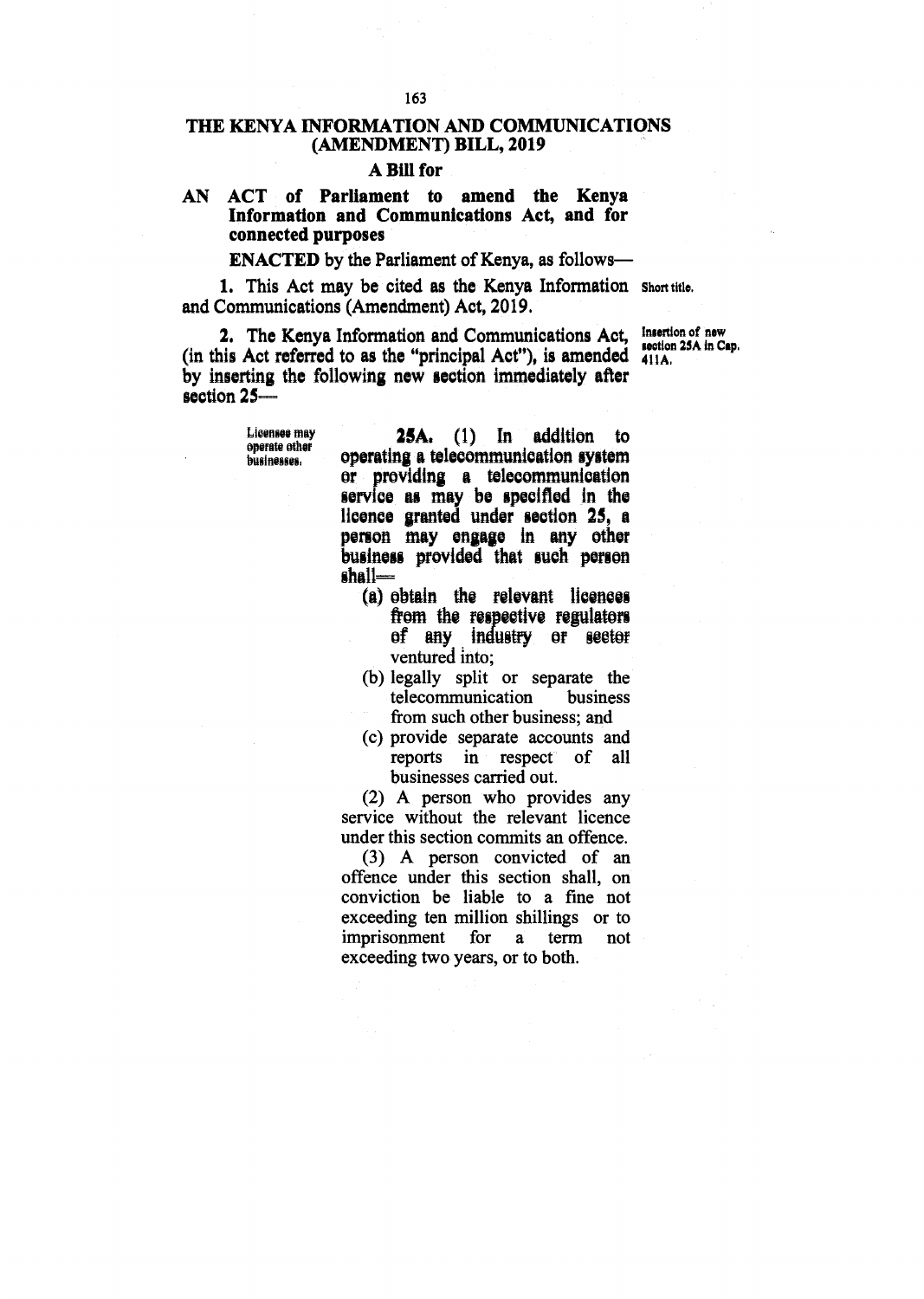(4) A person who, at the commencement date of this section, was operating a business that does not comply with the requirements of this section shall ensure that the business is compliant within six months of the coming into force of this section.

(5) The Commission, shall, within six months of the coming into force of this section and thereafter annually, report to Parliament on the extent to which this section has been implemented.

**3.** The principal Act is amended by inserting the following new section immediately after section 34—

Compensation **34A.** (1) A licensee is liable to for call-drops. credit a consumer who initiates a call that gets cut out after a connection by Kenya Shllings ten shillings worth of airtime for each call drop within its network for a maximum of three call drops per day.

> (2) Despite subsection (1), a licensee shall not be liable to compensate a consumer, where a call gets cut out due to third party interference on the licensee's connection lines, inevitable accident or *force majeure.*

Insertion of new section 34A in Cap. 411A.

**5.** Section 84J of the principal Act is amended—

Amendment of section 84J of Cap 411A.

- (a) by deleting sub-section (2) and substituting therefor the following new sub-section—
- (2) The object and the purpose of the Fund shall be to—
- (a) promote the availability of quality services at just, reasonable and affordable rates for all consumers;
- (b) increase nationwide access to advanced telecommunications services;
- (c) advance the availability of such services to all consumers, including those in low income, and rural areas;
- (d) increase access to telecommunications and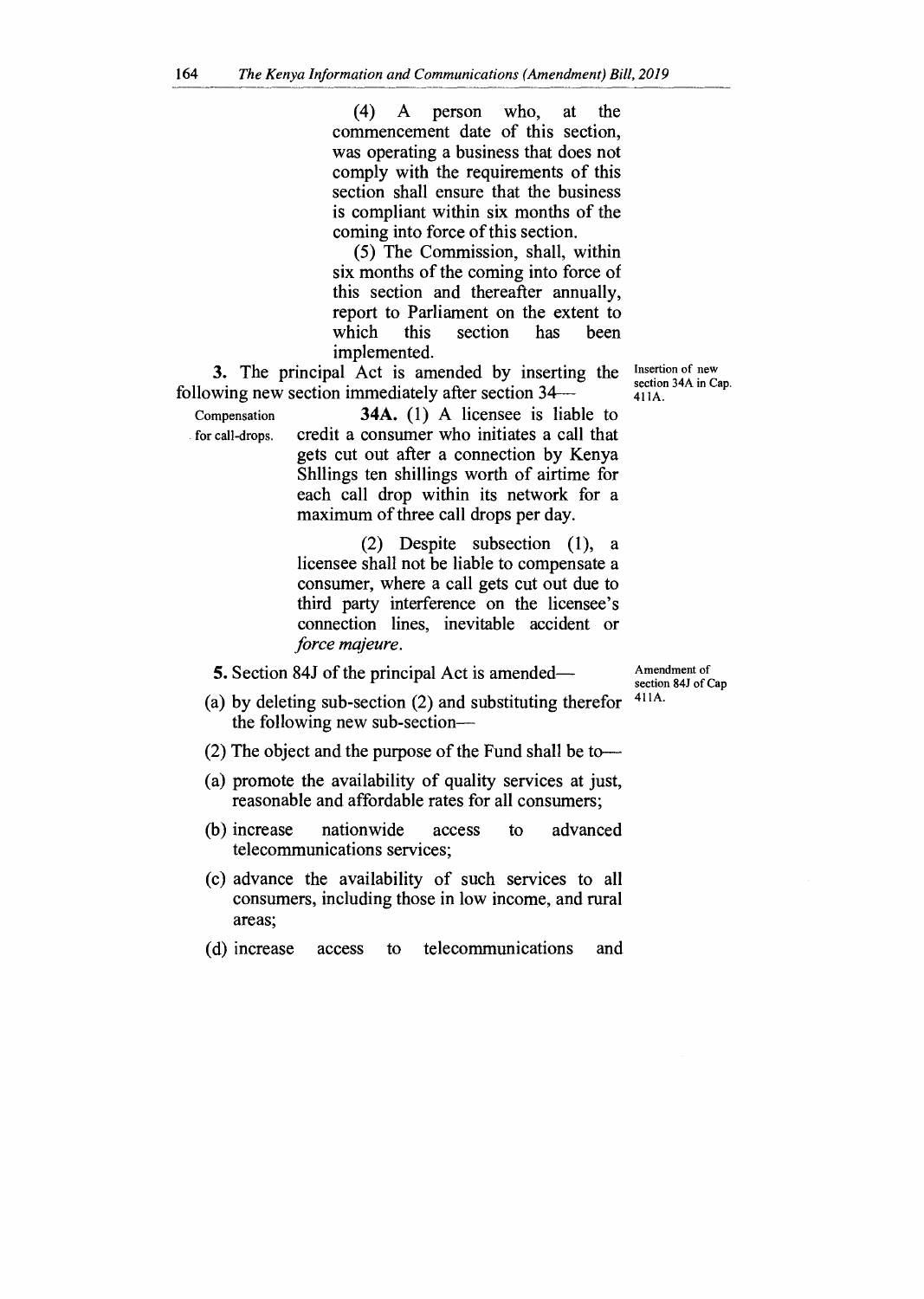advanced services in schools, libraries and rural health care facilities;

- (e) provide equitable and non-discriminatory contributions from all providers of telecommunications services to the fund supporting universal service programs; and
- (f) support capacity building and promote innovation in information and communications technology services.
- (c) by inserting the following new sub-sections immediately after sub-section (3) —

(4) The Commission shall in each financial year submit to the National Assembly a report indicating —

- (a) the total amount of money that was collected for the respective financial year;
- (b) the activities the Commission undertook to implement the objectives of the Fund; and
- (c) the extent to which the objectives of the Fund were achieved.

(5) The Universal Fund shall be utilized by the Commission as follows—

- (a) six-percent of the Fund shall be used for ensuring the availability of telecomunication services to all consumers, including those in low income and rural areas;
- (b) twenty percent of the Fund shall be used for increasing access to telecommunications and advanced services in schools, libraries and rural health care facilities.
- (c) ten percent of the Fund shall be used for ensuring<br>increased nationwide access to advanced nationwide access to advanced telecommunications services; and
- (d) ten percent of the Fund shall be used for furthering the other objectives of the Fund as the Commission may determine.

(6) A person who fails to utilize or utilizes the Universal Fund in a manner that does not promote the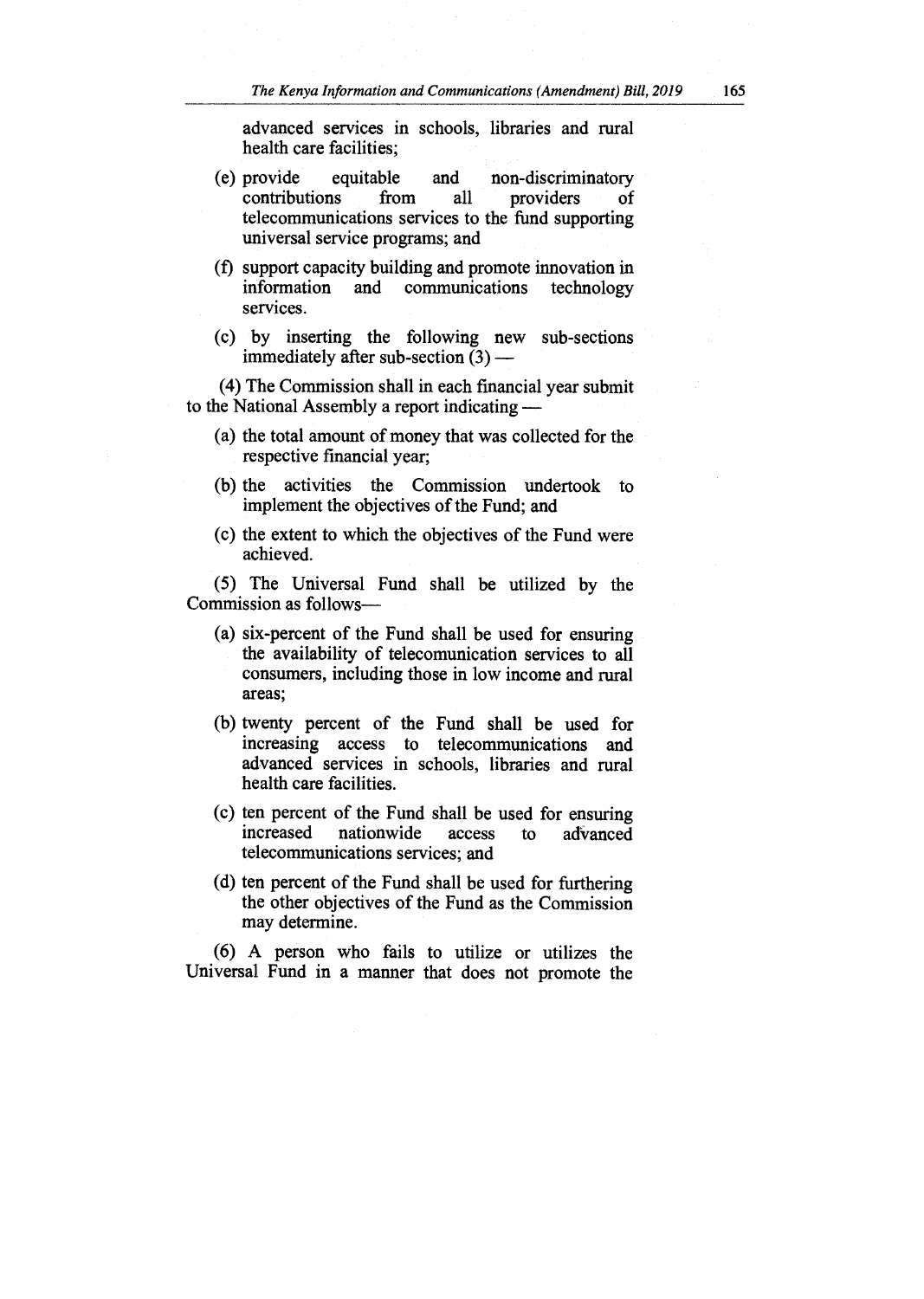objectives of the Fund, commits an offence and shall be liable upon conviction to a fine not exceeding two million shillings or to imprisonment for a term not exceeding two years or to both.

 $\frac{1}{2}$ 

 $\frac{\partial \mathbf{p}}{\partial t}$ 

 $\hat{\mathcal{W}}$ 

 $\sim$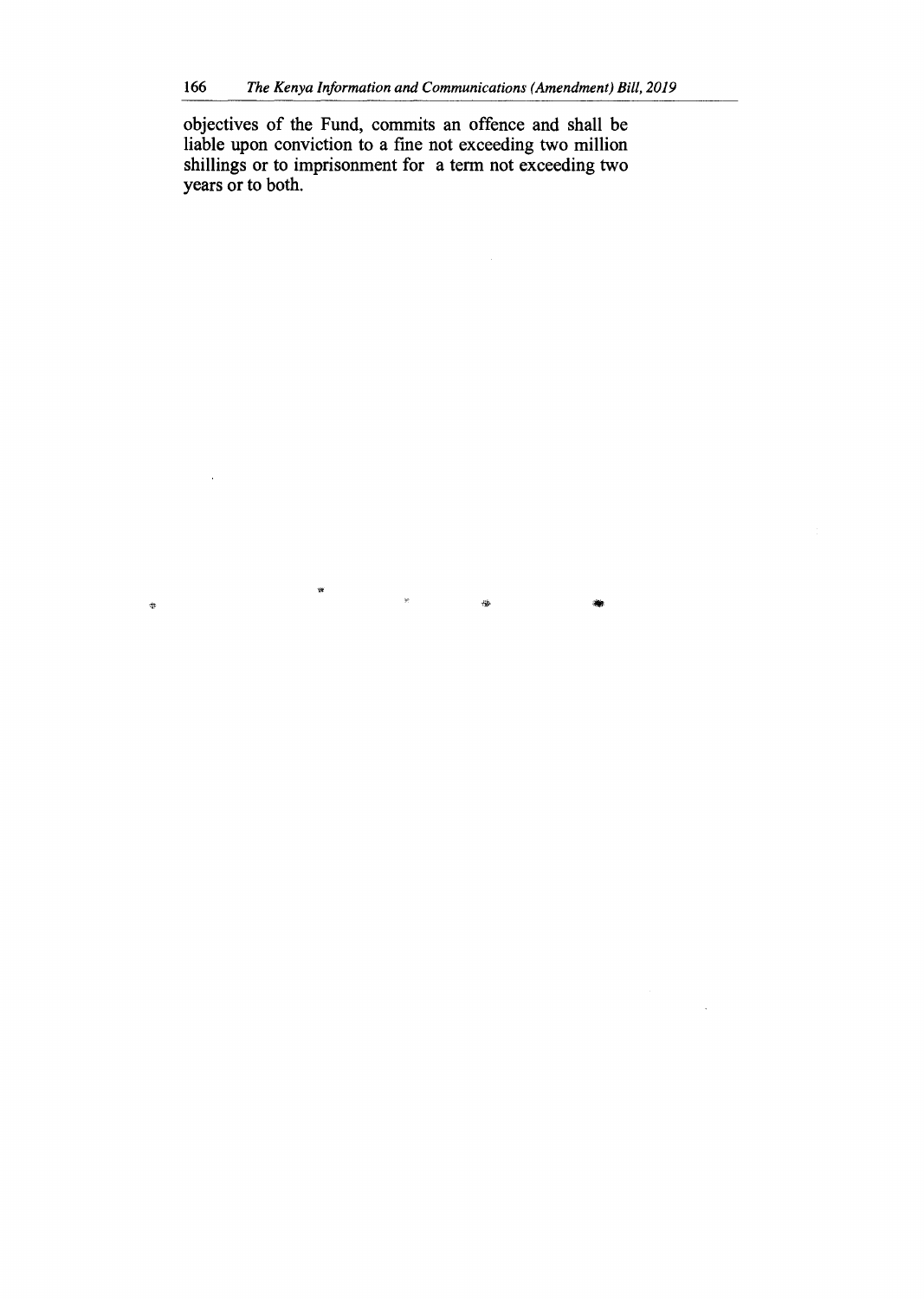### **MEMORANDUM OF OBJECTS AND REASONS**

### **Statement of objects and reasons for the Bill**

The principal object of this Bill is to amend the Kenya Information and Communications Act Cap. 411A to enable persons operating a telecommunication system or providing a telecommunication service to engage in any other business and provide for the separation of such other businesses from the telecommunication business. The amendments will provide for a regulation framework for such businesses as the proposed amendment provides for reporting by the Communications Authority on compliance with the proposed provision and penalty for non-compliance. The amendment will further aid in control of anti-competitive practices by the large industries in the sector.

The Bill further seeks to amend provisions of the Kenya Information and Communications Act to make provision for quality of service to consumers making calls by compelling licensees in the consumers making calls by compelling licensees in the telecommunications industry to invest in infrastructure that will guarantee quality of service for consumers making calls. The Bill also seeks to amend section 84J of the Act in order to improve on the management of the Universal Service Fund by the Commission by expanding the objectives of the Fund, prescribing the requirement for reporting by the Commission on how the Fund is utilized in every financial year, enumerating the formula for distributing the Fund and prescribing an offence for a person who fails to utilize or utilizes the Universal Fund in a manner that does not promote the objectives of the Fund.

**Statement on the delegation of legislative powers and limitation of fundamental rights and freedoms** 

The Bill does not contain any provisions limiting any fundamental rights or freedom.

#### **Statement of how the Bill concerns county governments**

The Bill does not affect the functions of County governments as set out in the Fourth Schedule to the Constitution and is therefore not a Bill concerning county governments.

## Statement as to whether the Bill is a money Bill within the meaning of **Article 114 of the Constitution**

The enactment of this Bill shall occasion additional expenditure of public funds.

Dated the 28th February, 2019

ELISHA ODHIAMBO, *Member of Parliament.*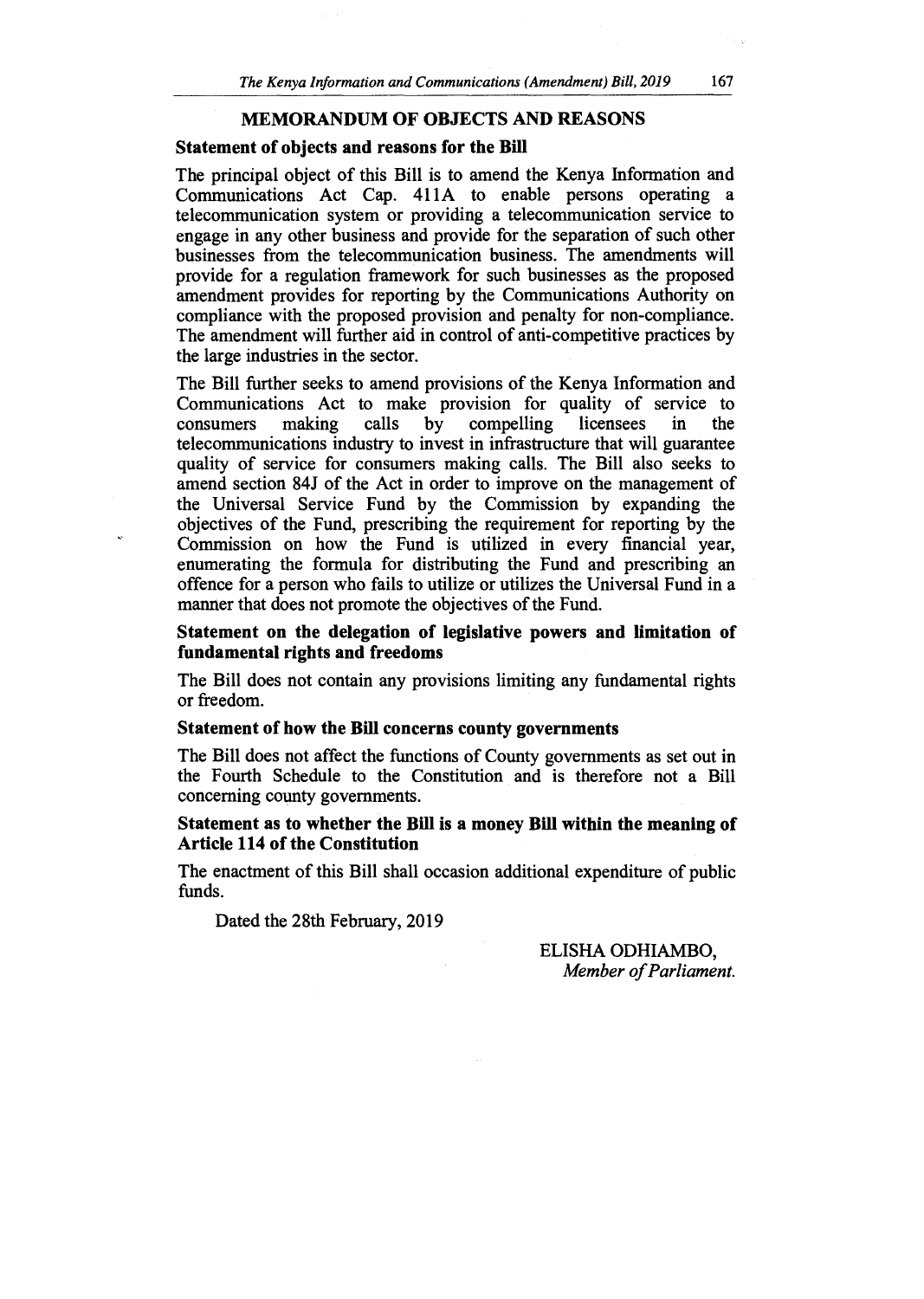*Section 25 of the Kenya Information and Communications Act which the Bill proposes to amend—* 

## **Telecommunication licences.**

**25.** (1) The Commission may, upon application in the prescribed manner and subject to such conditions as it may deem necessary, grant licences under this section authorising all persons, whether of a specified class or any particular person to—

- (a) operate telecommunication systems; or
- (b) provide telecommunication services,

of such description as may be specified in the licence.

- (2) A licence granted under subsection  $(2)(a)$  may authorise—
- (a) the provision, by means of any telecommunication system to which the licence relates, of any telecommunication services of a description specified in the licence; and
- (b) the connection to any telecommunication system to which the licence relates of—
	- (i) any other telecommunication systems of a description specified in the licence; and

 $\hat{r}_\mathrm{a}$  .

 $\ddot{\phantom{a}}$ 

(ii) any telecommunication apparatus of a description specified in the licence.

(3) A licence granted under this section may include conditions requiring the licensee—

- (a) to provide the telecommunication services specified in the licence or of a description so specified;
- (b) to interconnect to the telecommunication system to which the licence relates, or to permit the connection to such system, of such other telecommunication systems and apparatus as are specified in the licence or are of a description so specified, either without charge or subject to a reasonable charge to be determined in accordance with the method specified in the licence;
- (c) to permit the provision by means of the telecommunication system or telecommunication apparatus connected thereto of such services as are specified or of a description so specified;
- (d) to pay such fees as the Commission may prescribe; and
- (e) to fulfil such other conditions as the Commission may prescribe.